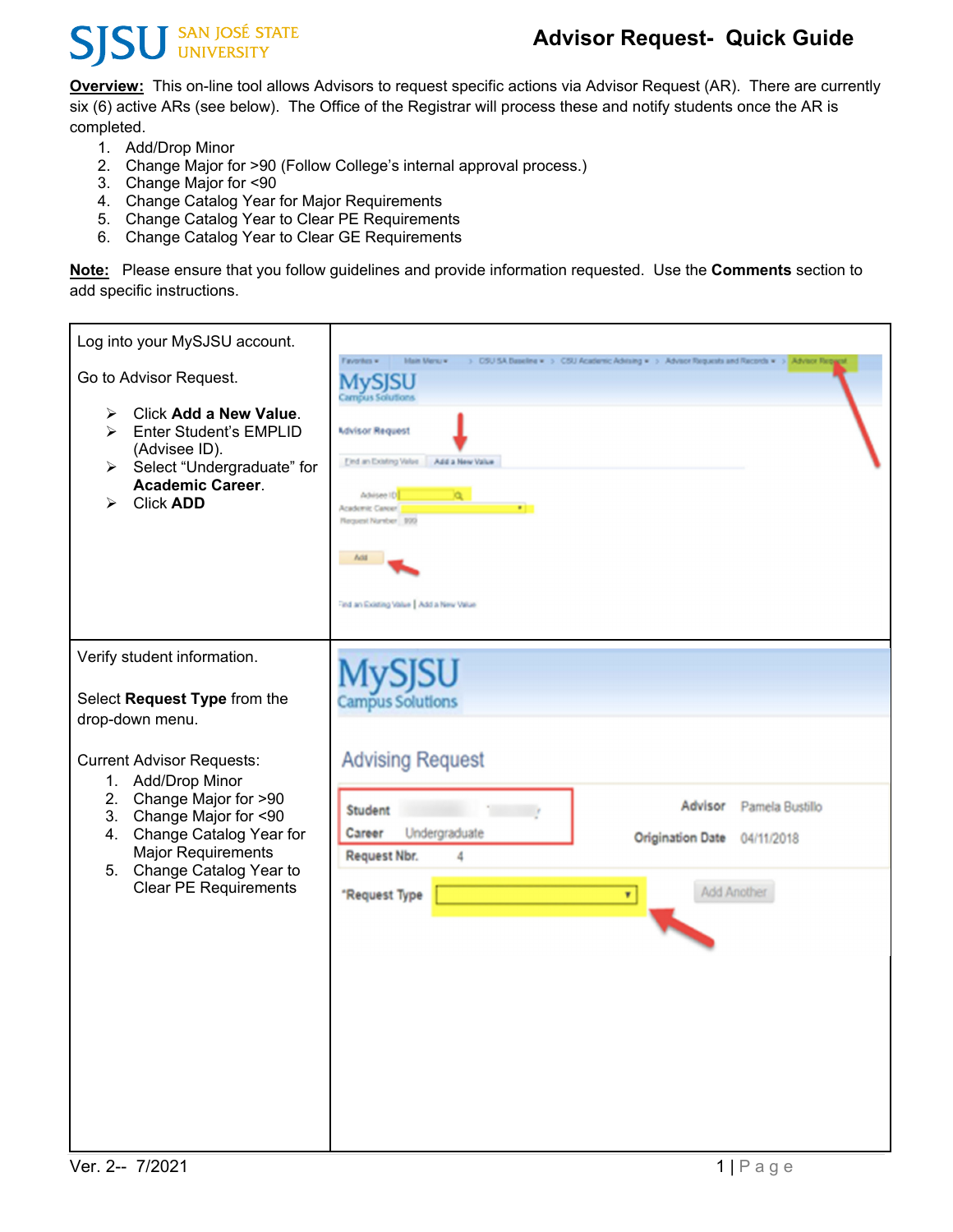# **SJSU** SAN JOSÉ STATE

| Once you select the Request Type<br>you will see the appropriate form<br>appear. |                                                                                                                                                                                                    | <b>Campus Solutions</b>                                                                                                                                                                                                                                                                                                                                                                      |
|----------------------------------------------------------------------------------|----------------------------------------------------------------------------------------------------------------------------------------------------------------------------------------------------|----------------------------------------------------------------------------------------------------------------------------------------------------------------------------------------------------------------------------------------------------------------------------------------------------------------------------------------------------------------------------------------------|
| ➤                                                                                | Follow guidelines and<br>complete information<br>requested. Please use<br>complete words instead of<br>abbreviations.                                                                              | <b>Advising Request</b><br>Advisor<br>Parnela Bustillo<br>Student<br>Undergraduate<br>Career<br>Origination Date<br>04/11/2018<br>Request Nbr.<br>Δ<br>Add Another<br>Add/Drop Minor<br>"Request Type<br>٠                                                                                                                                                                                   |
| ➤                                                                                | Add the appropriate Rqmt<br>Year. This is required as<br>it impacts MyProgress. If<br>this field is left blank, the<br>fall term of the academic<br>year the request is<br>submitted will be used. | Please follow guidelines below:<br>If student wishes to solely drop minor, then just complete last field.<br>-If student is adding a new minor AND has applied for graduation, a minor must be submitted to<br>the Office of the Registrar.<br><b>New Minor::</b><br>Plan Rgmt Year::<br>Minor to Drop::<br>Psychology                                                                       |
| ≻                                                                                | Add Comments as needed.                                                                                                                                                                            | Comments                                                                                                                                                                                                                                                                                                                                                                                     |
| ➤<br>➤                                                                           | You are the Requester.<br>Select <b>SUBMIT</b> from the<br>drop-down menu.<br>Review your selections                                                                                               | Add notes, as needed<br>Request Status<br>٠<br>Requester Pamola Bustillo                                                                                                                                                                                                                                                                                                                     |
|                                                                                  | and make sure the<br>Requester field is not<br>blank.                                                                                                                                              | $\blacksquare$<br>Responder Pamela Bustillo<br><b>Contract Contract</b><br>Pending Until<br><b>Resolution Status</b><br>Student Notified?:                                                                                                                                                                                                                                                   |
| ⋗                                                                                | SAVE.<br>[Once you SAVE, the Request<br>will be sent to the Office of the<br>Registrar for processing. An<br>automated email notification is<br>sent to the student once the<br>change is made.]   | History<br><b>Save</b>                                                                                                                                                                                                                                                                                                                                                                       |
|                                                                                  | To check the status of a Request.                                                                                                                                                                  | > CSU SA Baseline > > CSU Academic Advising > > Advisor Requests and Records > ><br>f goorden<br><b>Main Money</b><br>Advisor Request Status                                                                                                                                                                                                                                                 |
|                                                                                  | Go to Advisor Request Status:                                                                                                                                                                      | ampos Solutions                                                                                                                                                                                                                                                                                                                                                                              |
| ⋗<br>⋗                                                                           | Enter Student's EMPLID<br>(Advisee ID).<br><b>Click Fetch</b>                                                                                                                                      | Enter the Search Parameters and click the Fetch Button. You can choose multiple criteria or<br>leave fields blank to retrieve all records. De aware, trying to load all the Request data<br>without fibering may slow your egeters.<br>Q Request Type<br>Advises D<br>Q Nesponder ID<br><b>Origin Date</b><br>Approver 13<br>* Pending Until<br>* Responder Steles<br><b>Received Status</b> |
|                                                                                  |                                                                                                                                                                                                    | <b>Approval Status</b><br>* Resolution Status<br>Personalize   Find   (33) La<br>Requests<br>Status Color P <sup>revi</sup> s<br><b>BOAT</b> Flexpand<br>Faquest<br><b><i>Relaciónio</i></b><br><b>Advises El Natio</b>                                                                                                                                                                      |